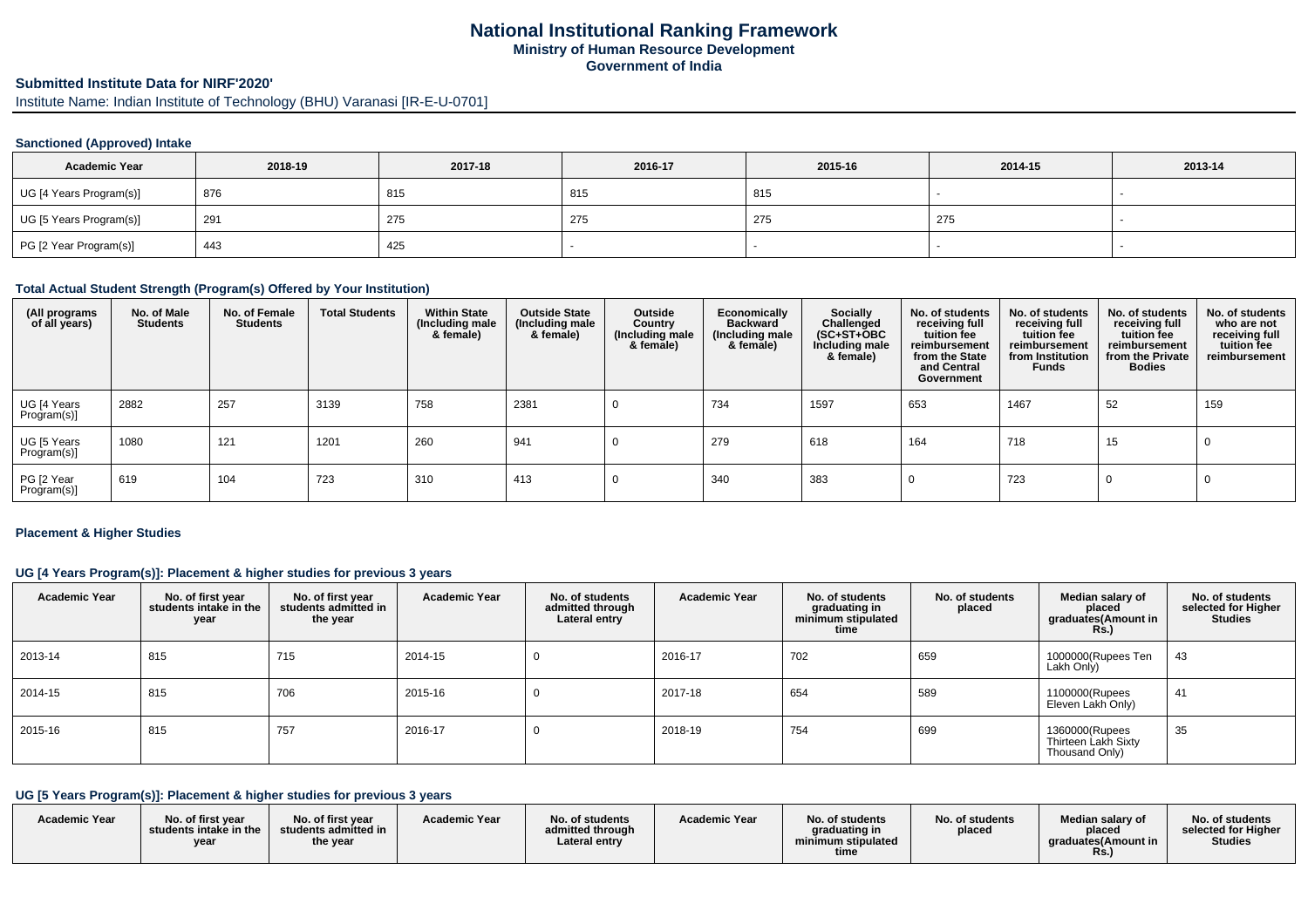| 2012-13 | 275 | 225 | 2013-14 | 2016-17 | 222 | 209 | 1150000(Rupees<br>Eleven Làkh Fifty<br>Thousand Only)        | 12           |
|---------|-----|-----|---------|---------|-----|-----|--------------------------------------------------------------|--------------|
| 2013-14 | 275 | 202 | 2014-15 | 2017-18 | 201 | 178 | 1000000(Rupees Ten<br>Lakh Only)                             | 12           |
| 2014-15 | 275 | 197 | 2015-16 | 2018-19 | 197 | 180 | 1525000(Rupees<br>Fifteen Lakh Twenty<br>Five Thousand Only) | - 1 2<br>ر ا |

## **PG [2 Years Program(s)]: Placement & higher studies for previous 3 years**

| <b>Academic Year</b> | No. of first year<br>students intake in the<br>year | No. of first year<br>students admitted in<br>the year | <b>Academic Year</b> | No. of students graduating in minimum<br>stipulated time | No. of students<br>placed | Median salary of<br>placed<br>graduates(Amount in<br><b>Rs.</b> ) | No. of students<br>selected for Higher<br><b>Studies</b> |
|----------------------|-----------------------------------------------------|-------------------------------------------------------|----------------------|----------------------------------------------------------|---------------------------|-------------------------------------------------------------------|----------------------------------------------------------|
| 2015-16              | 414                                                 | 333                                                   | 2016-17              | 245                                                      | 175                       | 550000(Rupees Five<br>Lakh Fifty Thousand<br>Only)                | 69                                                       |
| 2016-17              | 425                                                 | 359                                                   | 2017-18              | 212                                                      | 150                       | 625000(Rupees Six<br><b>Lakh Twenty Five</b><br>Thousand Only)    | 49                                                       |
| 2017-18              | 425                                                 | 359                                                   | 2018-19              | 252                                                      | 195                       | 809000(Rupees Eight<br>Lakh Nine Thousand<br>Only)                | 57                                                       |

#### **Ph.D Student Details**

| Ph.D (Student pursuing doctoral program till 2017-18) |                                                            |                       |         |  |  |
|-------------------------------------------------------|------------------------------------------------------------|-----------------------|---------|--|--|
|                                                       |                                                            | <b>Total Students</b> |         |  |  |
| Full Time                                             |                                                            | 959                   |         |  |  |
| Part Time                                             |                                                            | 12                    |         |  |  |
|                                                       | No. of Ph.D students graduated (including Integrated Ph.D) |                       |         |  |  |
|                                                       | 2018-19                                                    | 2017-18               | 2016-17 |  |  |
| Full Time                                             | 51                                                         | 85                    | 52      |  |  |
| Part Time                                             |                                                            | v                     | 12      |  |  |

## **Financial Resources: Utilised Amount for the Capital expenditure for previous 3 years**

| Academic Year                                                                                        | 2018-19                                                    | 2017-18                                                       | 2016-17                                                   |  |  |  |
|------------------------------------------------------------------------------------------------------|------------------------------------------------------------|---------------------------------------------------------------|-----------------------------------------------------------|--|--|--|
|                                                                                                      | <b>Utilised Amount</b>                                     | <b>Utilised Amount</b>                                        | <b>Utilised Amount</b>                                    |  |  |  |
| Annual Capital Expenditure on Academic Activities and Resources (excluding expenditure on buildings) |                                                            |                                                               |                                                           |  |  |  |
| Library                                                                                              | 23560169 (Rupees Two Crore Thirty Five Lakh Sixty Thousand | 70994093 (Rupees Seven Crore Nine Lakh Ninety Four            | 59218065 (Rupees Five Crore Ninety Two Lakh Eighteen      |  |  |  |
|                                                                                                      | One Hundred Sixty Nine Only)                               | Thousand Ninety Three Only)                                   | Thousand Sixty Five Only)                                 |  |  |  |
| New Equipment for Laboratories                                                                       | 101251703 (Ten Crore Twelve Lakh Fifty One Thousand        | 93023207 (Rupees nine crore thirty lakh twenty three thousand | 247217213 (Rupees twenty four crore seventy two lakh      |  |  |  |
|                                                                                                      | Seven Hundred Three Only)                                  | two hundred seven only)                                       | seventeen thousand two hundred thirteen only)             |  |  |  |
| <b>Engineering Workshops</b>                                                                         | 18434065 (Rupees One Crore Eighty Four Lakh Thirty Four    | 8309344 (Rupees eighty three lakh nine thousand three         | 28398748 (Rupees two crore eighty three lakh ninety eight |  |  |  |
|                                                                                                      | Thousand Sixty Five Only)                                  | hundred forty four only)                                      | thousand seven hundred forty eight only)                  |  |  |  |